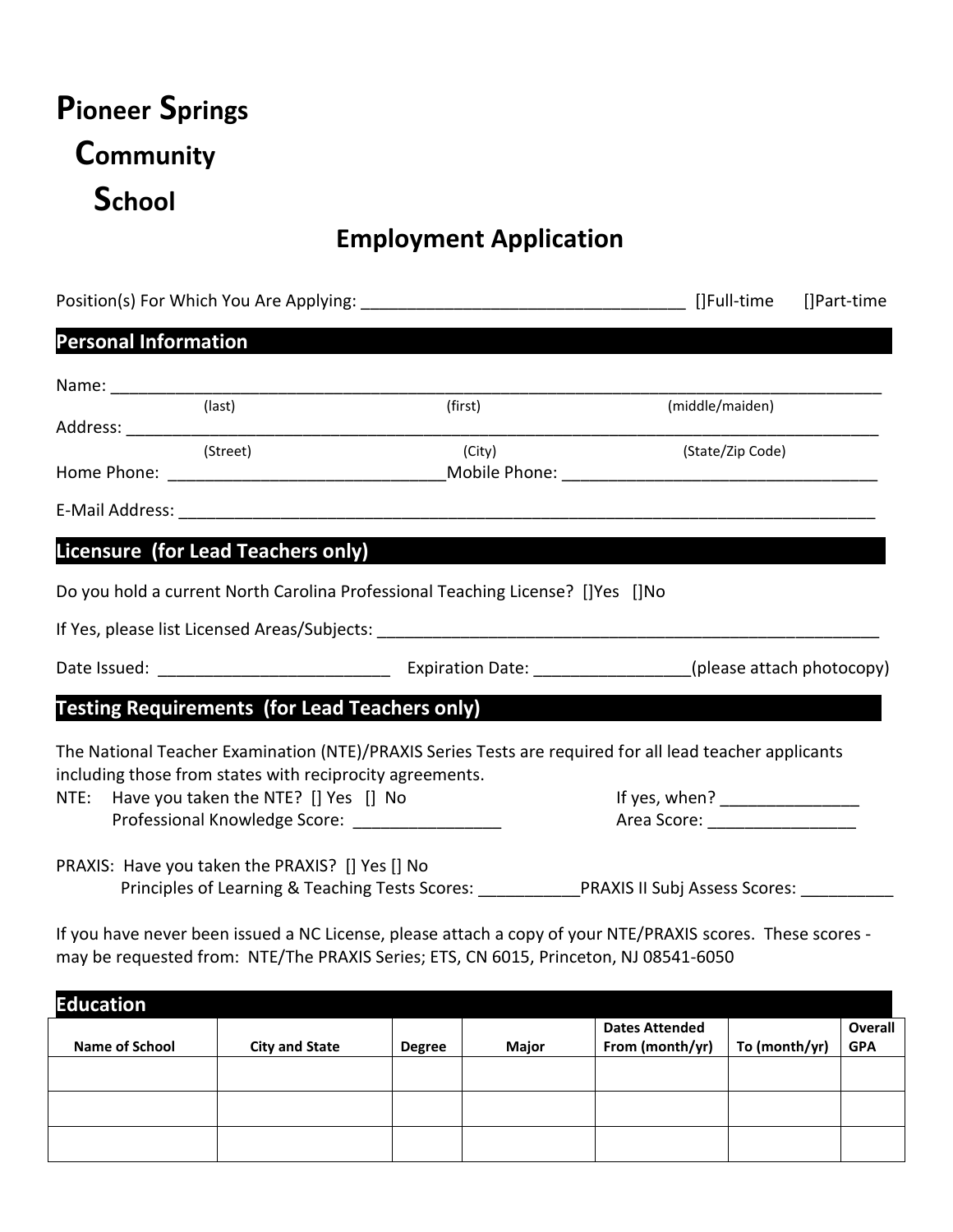#### **Work Experience**

**Please start with your most recent position. Complete all information even if you include a resume. Please list full time and part time experience separately.**

**Salary ratings are based on verifiable experience listed on this application. If additional previous experience is later verified, a prospective change in salary (if any) would be effective on the date of the rating change.**

|          | [] Public School (if applicable) [] Private School (if applicable) | [] Full-time [] Part-time |  |
|----------|--------------------------------------------------------------------|---------------------------|--|
|          |                                                                    |                           |  |
|          |                                                                    |                           |  |
|          |                                                                    |                           |  |
|          |                                                                    |                           |  |
|          |                                                                    |                           |  |
|          | [] Public School (if applicable) [] Private School (if applicable) | [] Full-time [] Part-time |  |
|          |                                                                    |                           |  |
|          |                                                                    |                           |  |
|          |                                                                    |                           |  |
|          |                                                                    |                           |  |
|          |                                                                    |                           |  |
|          | [] Public School (if applicable) [] Private School (if applicable) | [] Full-time [] Part-time |  |
| Address: |                                                                    | Phone                     |  |
|          |                                                                    |                           |  |
|          |                                                                    |                           |  |
|          |                                                                    |                           |  |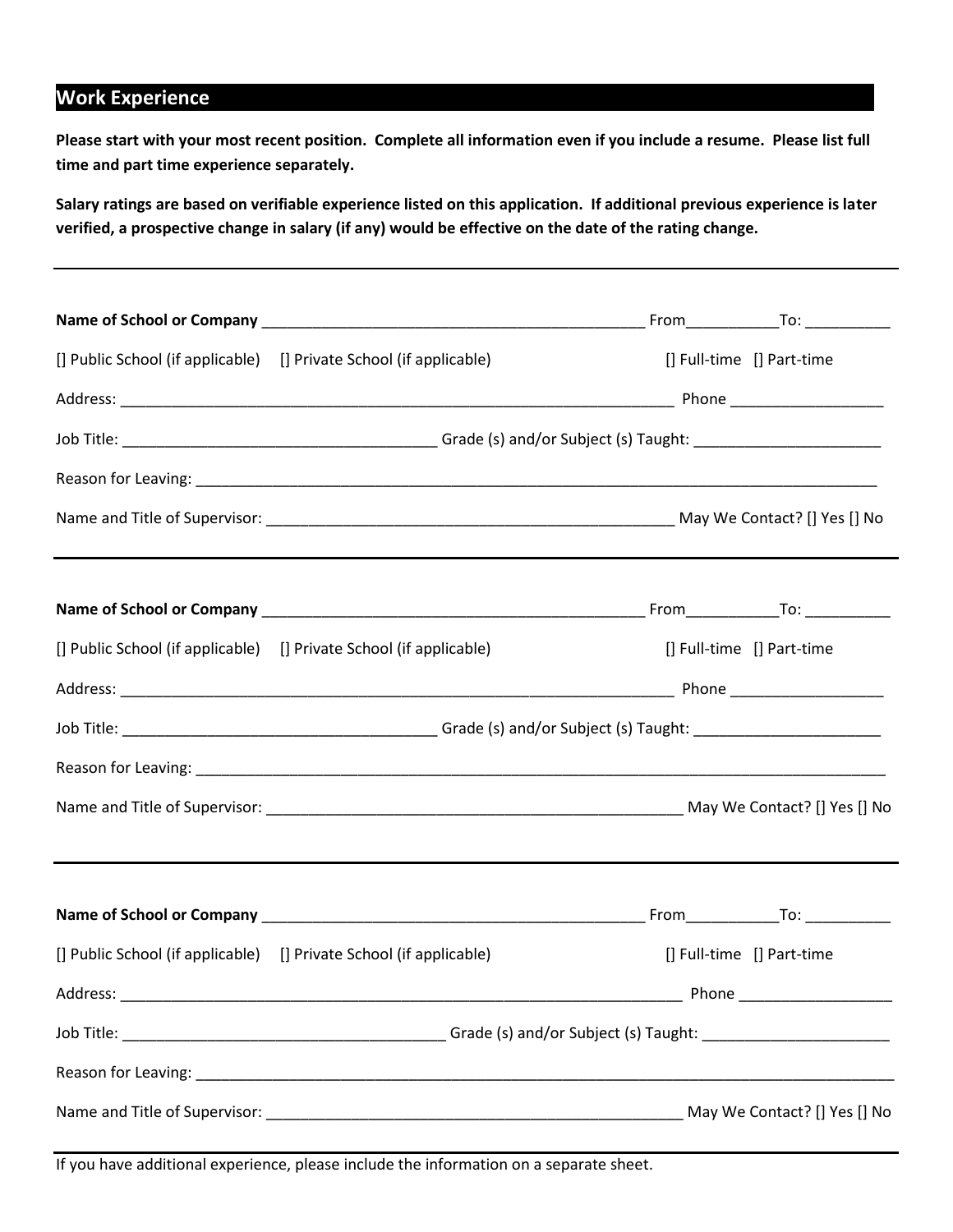## **Additional Information**

#### **If you answer YES to any of questions 1 – 6 below, please explain on an attached sheet of paper.**

| 1. Have you even been convicted of or plead guilty or no contest to a crime, either          | II Yes      | $\prod$ No |
|----------------------------------------------------------------------------------------------|-------------|------------|
| misdemeanor or a felony, other than minor traffic offenses?                                  |             |            |
| 2. Do you have criminal charges or proceedings pending?                                      | $\prod$ Yes | $\prod$ No |
| 3. Have you ever been suspended, dismissed, non-renewal, fired or discharged from a position | $[]$ Yes    | $\prod$ No |
| of employment?                                                                               |             |            |
| 4. Have you ever had a teaching license suspended or revoked?                                | $\prod$ Yes | $\prod$ No |
| 5. Have you ever been asked to resign from a position of employment?                         | $\prod$ Yes | $\prod$ No |
| 6. To your knowledge, has an investigation into improper or illicit actions by you been      | [] Yes      | $\prod$ No |
| conducted (or was such an investigation pending) at the time of your resignation from prior  |             |            |
| employment?                                                                                  |             |            |
| 7. Are you a citizen of the United States??                                                  | $\prod$ Yes | $\prod$ No |
| 8. If not, do you possess a current alien registration card or Visa?                         |             | [] No      |

#### **References**

**Please provide a minimum of three references, such as principals and supervisors, who have firsthand knowledge of your professional preparation and competence.**

| _Title: __________________________________  |
|---------------------------------------------|
|                                             |
|                                             |
|                                             |
| _Title: ___________________________________ |
|                                             |
|                                             |
|                                             |
|                                             |
|                                             |
|                                             |
|                                             |